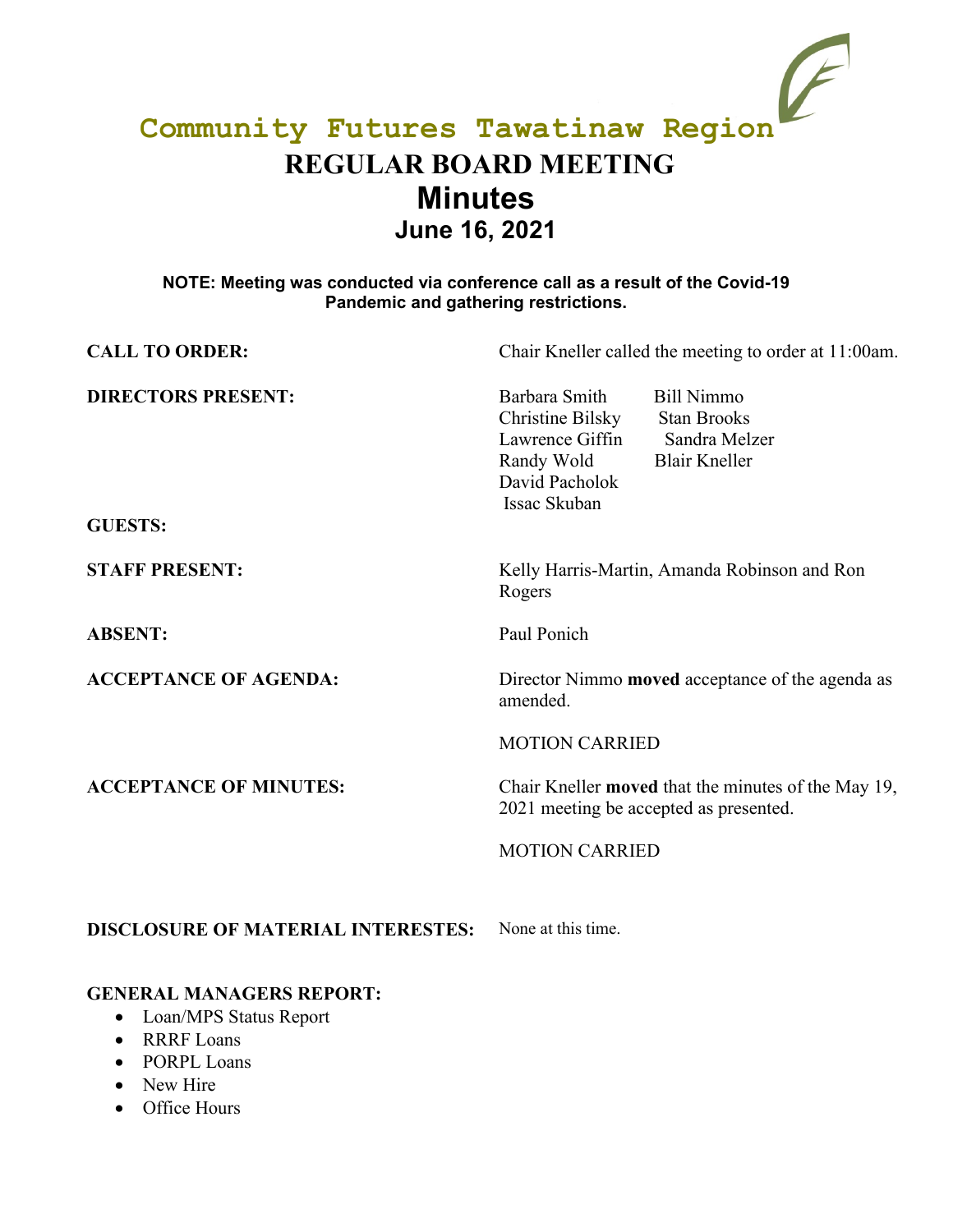- CFTR Capacity Building/Networking/Marketing
- CFTR Course Offerings
- Power Up North Conference 2021 & 2022
- Landing Valley Destination Region
- Love Local Morinville

Director Bilsky **moved** to accept the General Managers Report as presented.

MOTION CARRIED

# **COMMUNICATIONS & MARKETING REPORT:**

Facebook/Instagram

Director Smith **moved** to accept the Communications and Marketing Report as presented.

### **YOUTH IN BUSINESS REPORT:**

-Bizkids, Adulting, Lemonade Day

MOTION CARRIED

Chair Kneller **moved** to accept the Youth in business Report as presented.

MOTION CARRIED

### **OTHER BUSINESS:**

**IN CAMERA:**

-

**BUSINESS ARISING:**